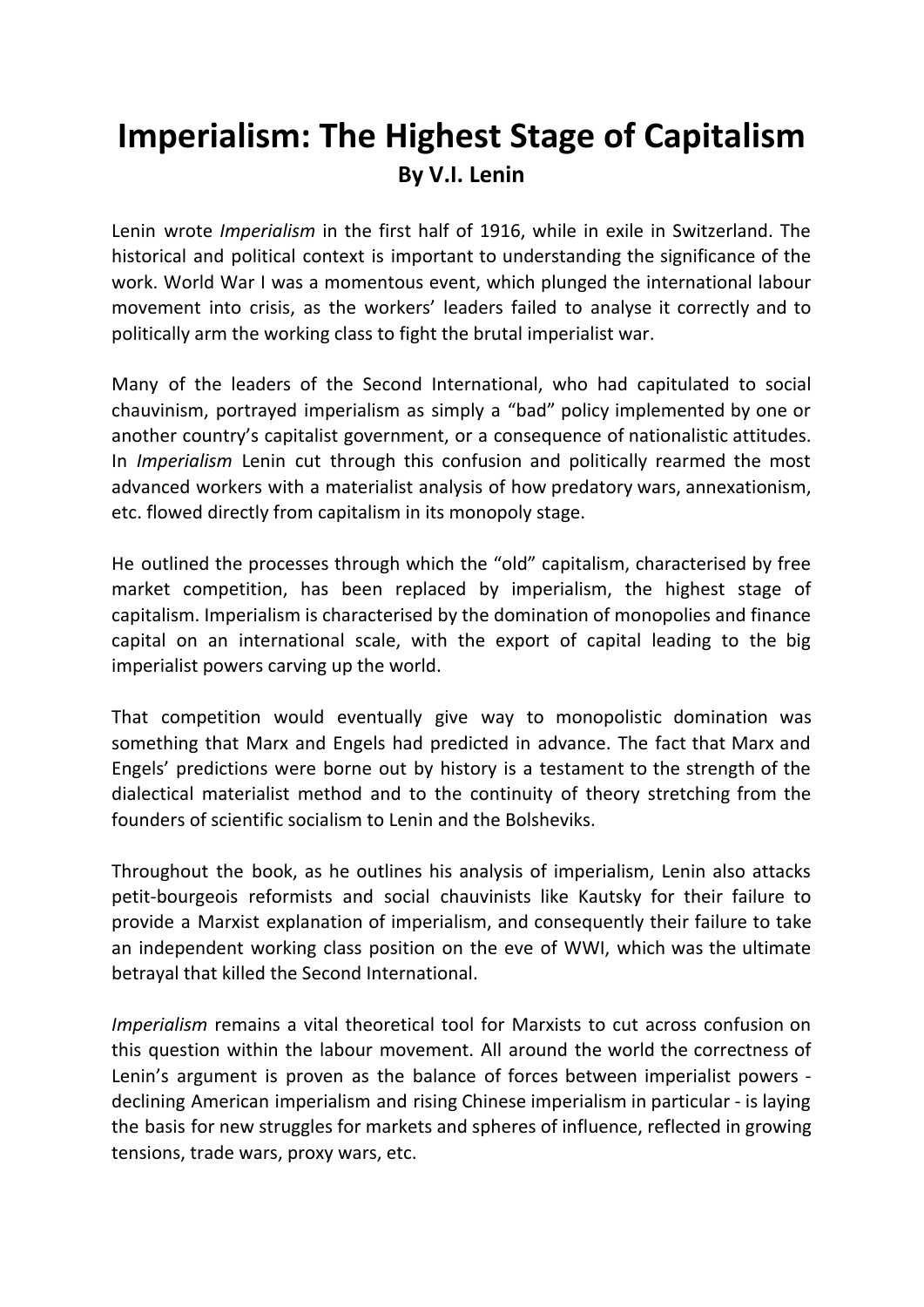# **Chapter 1: Concentration of production and monopolies**

In Chapter 1, Lenin illustrates how capitalism tremendously concentrates production in the advanced capitalist nations with diverse examples. His conclusion is that free competition leads to the victory of the bigger, more productive enterprises and eventually a tiny handful of monopolies must come to dominate the entire economy. *This is the most important feature of the modern capitalist economy according to Lenin* and is a confirmation of a tendency described already by Karl Marx but denied by the apologists of capitalism.

Lenin explains that monopolies were barely discernible before the 1870s but then developed over a long period, becoming permanent fixtures in all the developed capitalist nations after the crisis of 1900-03. These monopolies thrived by massively improving technique but also by charging monopoly prices.

Lenin described the grand scope of these behemoths. Instead of manufacturers producing for an unknown market, these monopolies estimate the resources of entire nations, they calculate the skills of the entire labour market, and base their calculations on the capacities of entire national markets to absorb their products, which they come to an agreement on dividing between themselves.

What is the meaning of this? Production is becoming increasingly socialised. Despite singing the praises of "competition", the capitalists are - against their will substituting it with economic planning! And any dream of going back to free competition is a reactionary utopia.

### **Study questions:**

- Why does the doing away with competition not lead to the doing away of crises?
- Why is the idea of "breaking up" monopolies a reactionary and utopian one?
- By what specific mechanisms do monopolies assert their domination?

### **Chapter 2: Banks and their new role**

Concentration into monopolies also occurs in banking. This, Lenin explains in Chapter 2, occurs by the same mechanism as in industry but also through massive holding companies, which allow the big banks to dominate smaller banks. Banks *used to be* just middlemen for credit. But as they formed monopolies, they concentrated almost all of the money wealth of society into their own hands, as well as knowledge of the business practices of all their depositors. They became extremely powerful entities, with life and death control over the credit lines to all of industry.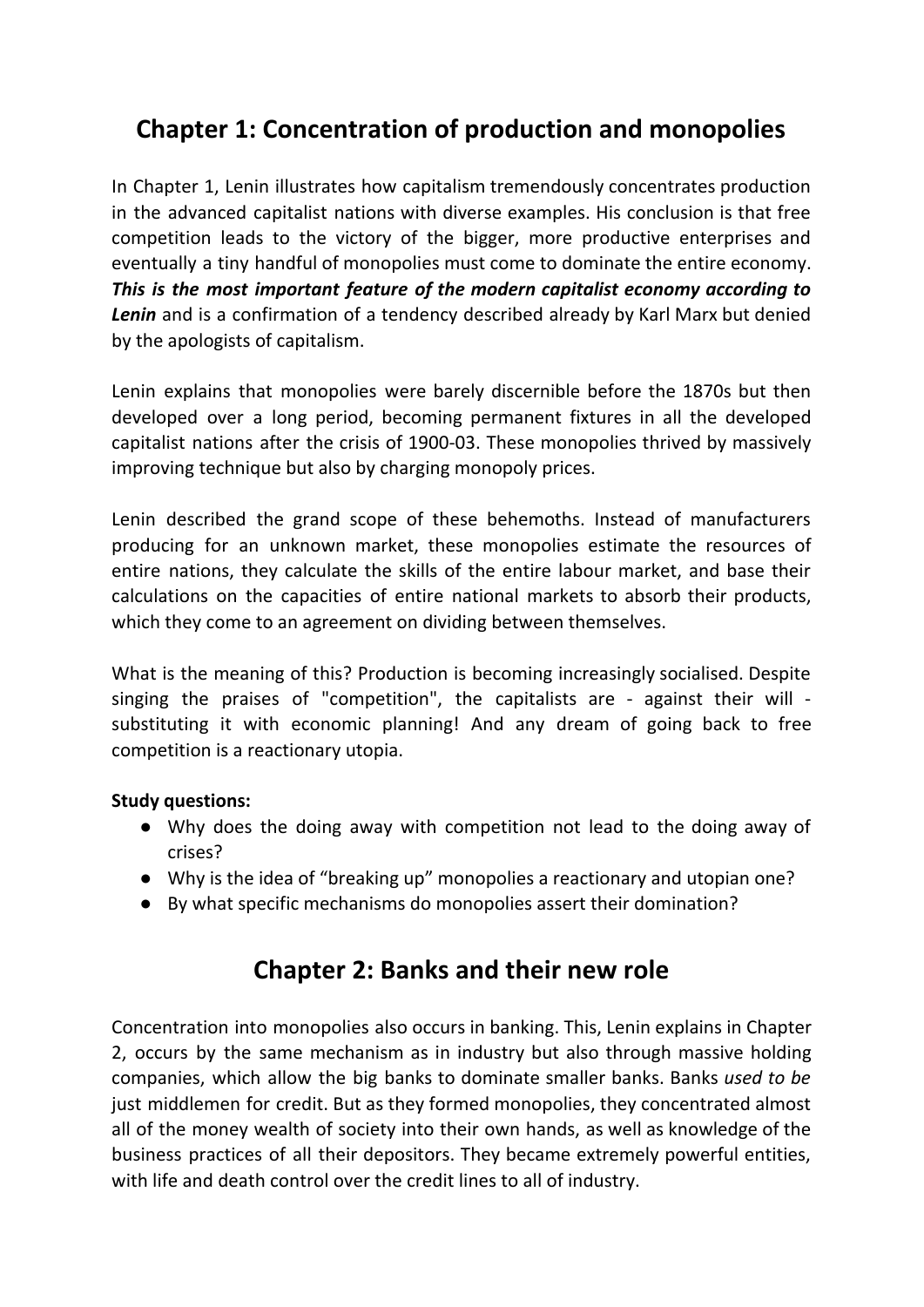Lenin describes a trend at the end of the 19th century for the banks to employ directors and departments that specialise in various industries and an increasing "linking up" with industry (through reps on boards, etc.). We see the genesis of giant financial monopolies as the banks themselves *intervene in* and begin to *dominate* industrial capital.

Lenin explains that we have in the modern banking monopoly the *form* of "universal book-keeping". However there is a contradiction. Production is becoming socialised, but the means of production remain in private hands. This leads to all kinds of imbalances. While the banks almost "plan" production, they don't completely do away with competition. From free competition we have now a mix of competition and monopoly. Lenin makes the pointed remark that this new stage of capitalism shows a society in transition - but 'into what is it "developing"?', he asks.

### **Study questions:**

- Why do banks cease to be mere middlemen for credit once monopolies are established?
- How do giant banking monopolies dominate smaller banks?

### **Chapter 3: Finance capital and the financial oligarchy**

With the rise of these giant monopolies, industrial and banking capital tend to coalesce into the giants of finance capital. In this chapter Lenin describes the system of holding companies as the universal "cornerstone" of this system.

With a 50% share in a company, one large capital can dominate many smaller capitals. In reality, the percentage needed is far smaller because the small shareholders are inevitably divided. This is the answer to those who want to "democratise" the economy by making every worker a shareholder (as some reformists argue). Lenin points out that this only *increases* the domination of finance capital.

The financial oligarchy thus formed makes *huge* profits from lending, swindling and speculation. Commenting on this domination Lenin describes how, "capitalism, which began its development with petty usury capital, ends its development with gigantic usury capital." To illustrate his point he uses the example of France. France in 1916 had a stagnant industry and population growth had stalled. And yet a handful of millionaires were growing fat, precisely through usury.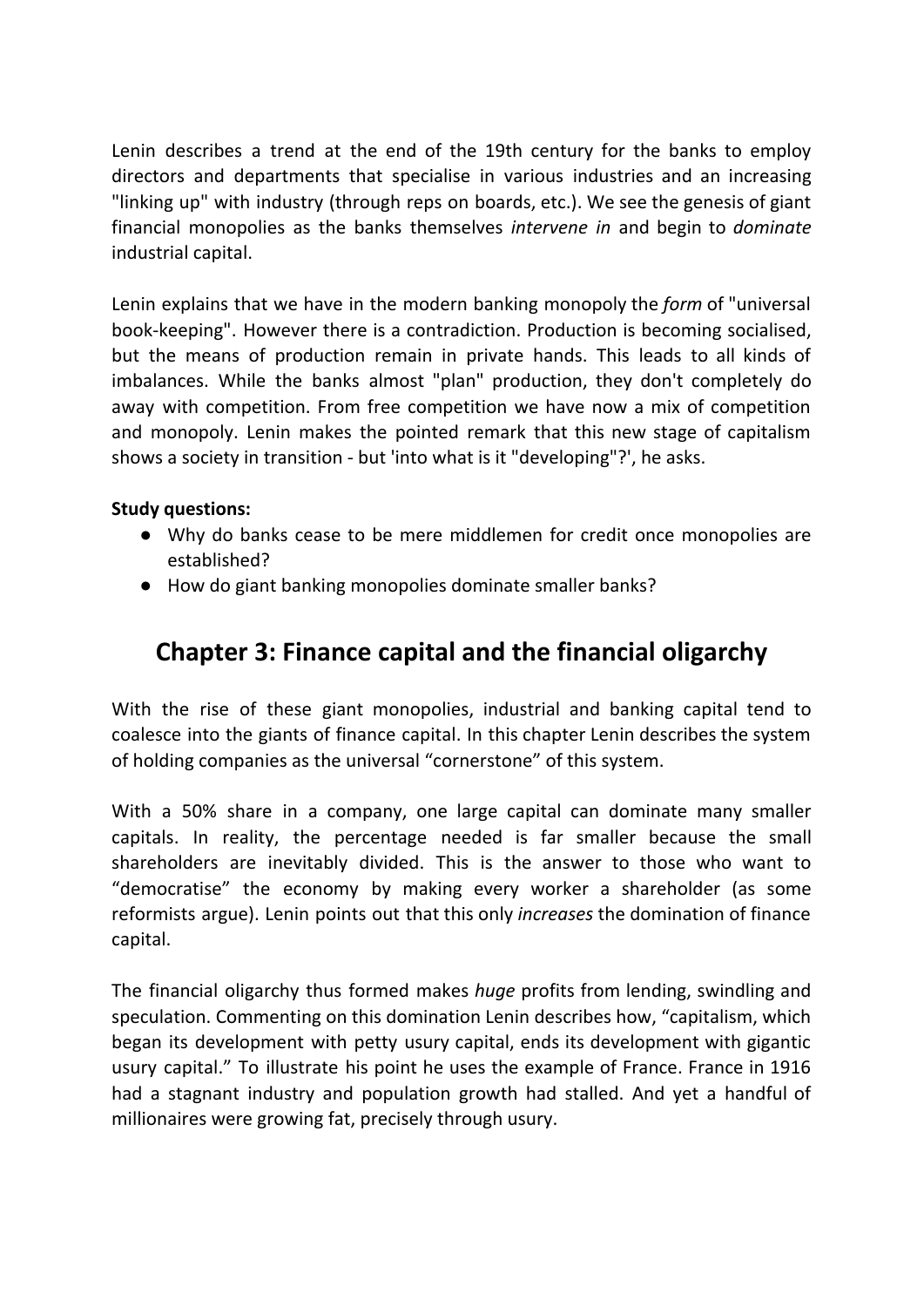Lenin also describes the other ways that this financial oligarchy extends its domination into every sphere of public life. Ruined businesses are snapped up after every recession, only to be reorganised or to have their assets stripped. By buying up infrastructure and transport, finance capital finds new avenues for speculation on a huge scale in the property sector. Even the state is not immune, as – directly or indirectly – public officials are also bought up.

Ending the chapter, we see how a handful of advanced economies have become dominated by monopoly capital. They in turn have a monopoly over the whole world. In Lenin's day just four nations – Britain, France, Germany and the USA – accounted for 80% of all securities issued. In the following chapter, Lenin develops the question of the massive export of loan capital.

### **Study questions**

- Can you think of a modern example of reformist politicians arguing for "democratising" the economy by making workers shareholders? How did that end up?
- $\bullet$  What similarities are there between Britain today and France in the early 20<sup>th</sup> century?
- By what means does finance capital dominate all spheres of public life today?

# **Chapter 4: Export of capital**

The modern epoch has another characteristic. In the age of "free competition", capitalists tended to export goods. In the age of imperialism, there is added to this the massive export of capital itself. As a handful of advanced capitalist countries have come to be dominated by monopolies, these countries have developed a massive excess of capital. This capital has only one place to go: it is exported.

Lenin notes that this doesn't mean that there aren't massive areas that are underdeveloped in the "advanced" economies. The masses still lived in poverty and agriculture was in a state of backwardness. But development under capitalism always has a "combined and uneven" character and capital is *never* used simply to lift people out of poverty.

The point is that in a few countries capitalism is unable to find *profitable* areas for investment. In other words, it has become overripe for overthrow in these countries. Instead, capital is exported to backward countries where profits are high due to cheap land, resources and labour. The advanced capitalist nations therefore begin to live parasitically off the massive exploitation of the backward countries.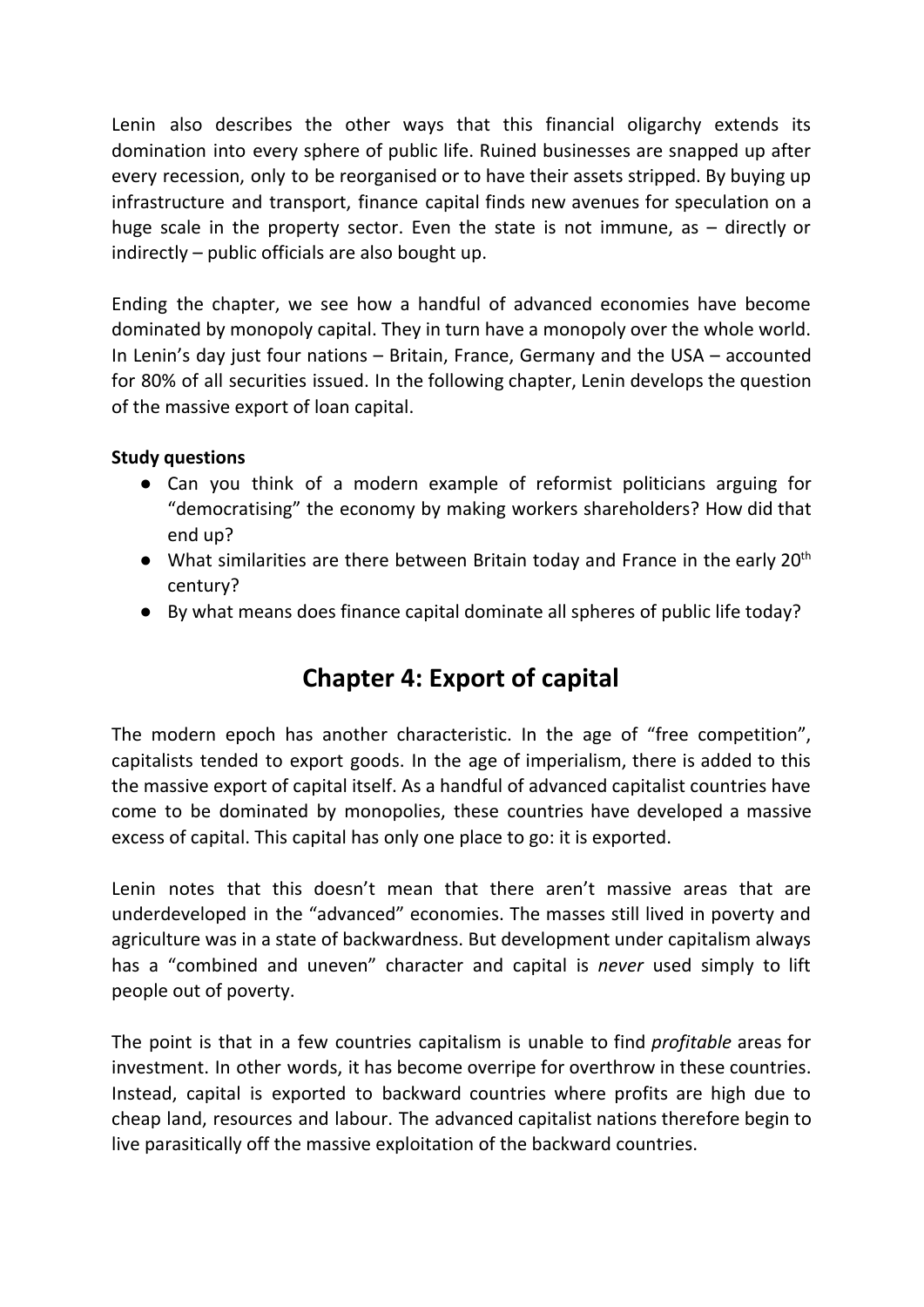Where does this exported capital go to? For Britain, Lenin explained how it is mainly in investments in its colonial possessions. In the case of France, mostly as loans *within* Europe and particularly Russia. Germany, lacking colonies, mostly exported capital to Europe and America.

The export of capital may slow down the development of the advanced nations but it actually *furthers* the development of capitalism in the countries to which it is exported. However it does so in a combined and uneven manner. Huge, modern factories spring up next to subsistence farmers, feudal estates and other pre-capitalist modes of production.

Thus, finance capital spreads its net over the entire world. Colonial banks are established as subsidiaries of the big finance houses everywhere and they come to dominate trade. This *figurative* division of the world among the finance capitalists leads to the *actual* division of the world, as Lenin goes on to explain in the next chapter.

### **Study questions**

- Can you think of examples of combined and uneven development in the "advanced" economies today?
- How do the effects of the export of capital affect the revolutionary tasks of workers in so-called "underdeveloped" countries?

# **Chapter 5: Division of the world among capitalist associations**

In this chapter, Lenin begins by outlining how a handful of dominant monopolies in different nations can join together, forming worldwide cartels, or "super-monopolies". Under capitalism, domestic markets are inextricably bound up with the international market. Thus, monopolies that first dominate their own home market then go on to establish international cartels with their foreign counterparts. They agree on how to carve up the global market, refrain from competing with each other within individual countries, and share research and technology.

He then goes on to dispel the notion, propagated by bourgeois writers and absorbed by Kautsky, that this international trustification would lead to unity and peace. Lenin explains that the balance of power struck by a cartel can be revised at any point, based on the changing balance of forces, the combined and uneven development of capitalism, and particularly in situations of crisis and/or war.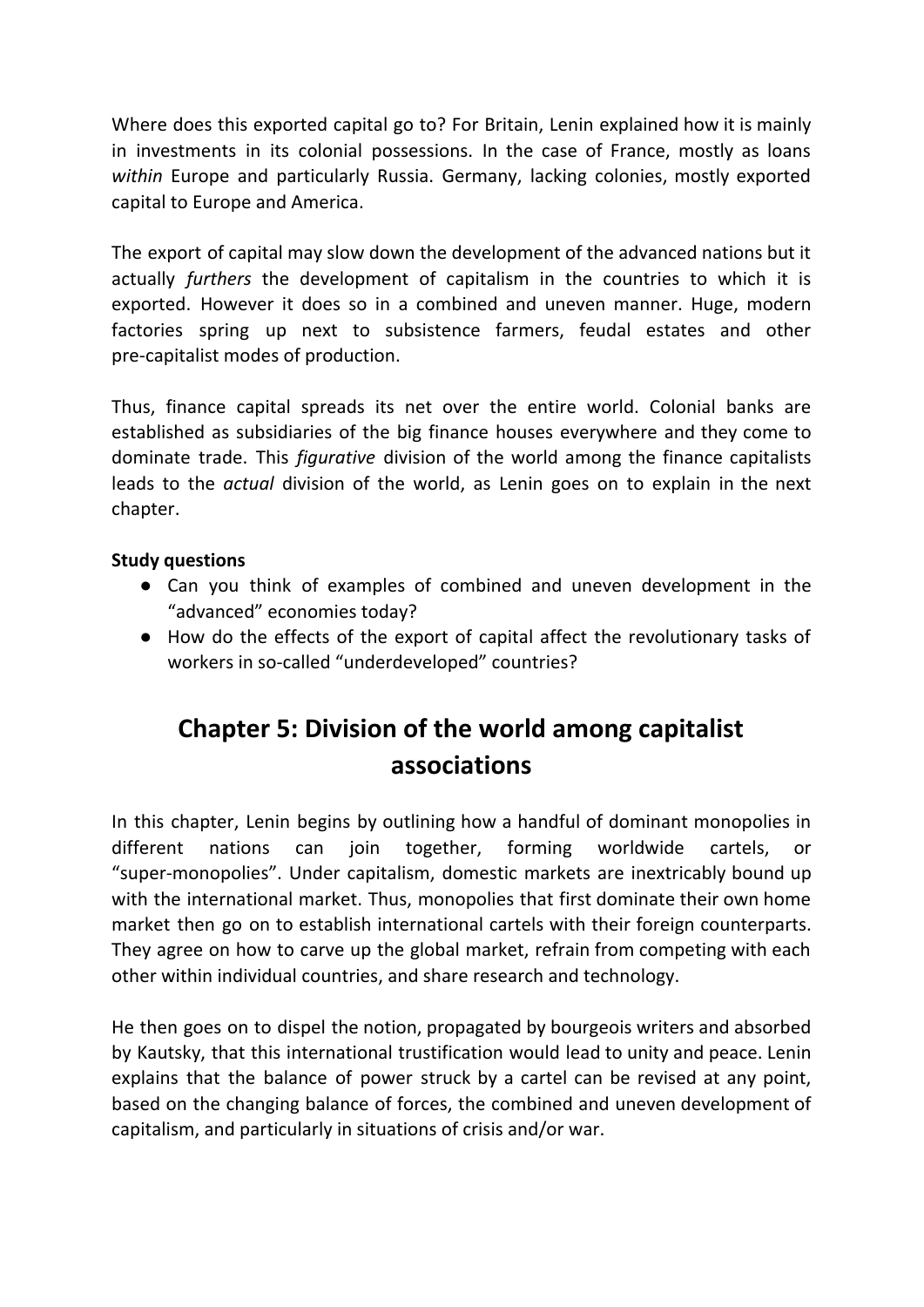He sheds light on the opportunistic character of the reformists and social chauvinists who focus on this or that *form* of the struggle among capitalist monopolies to carve up the world, i.e. whether they do so peacefully one day or by military means the next.

He explains that this question is always secondary to the *nature* of this struggle and to its class content. It is in the interest of the bourgeois to obscure this nature. For the workers' leaders to obscure its nature is a betrayal.

Lenin has already explained that imperialism is not a feature or attitude of capitalism: it is the highest state of capitalism itself, an inevitable outcome of free competition. The economic structure of the highly concentrated global imperialist system is what compels the capitalist class to divide the world among themselves.

Lenin ends the chapter by explaining how relations between international cartels grow up on the basis of the economic division of the world and that parallel and in connection with this political alliances between states grow up based on the territorial division of the world.

### **Study questions:**

- Can you think of a modern example of reformists opportunistically obscuring the real character of imperialism?
- Can you give a modern example of struggles between international cartels and monopolies to redivide the world market? What change (in the balance of competing strengths, extraneous factors, etc.) precipitated the change from peaceful coexistence to a struggle for redivision?

### **Chapter 6: Division of the world among the great powers**

Lenin begins this chapter by illustrating how the period 1876-1900 was characterised by the final partition of the world. The colonial policy of the imperialist powers had completed the seizure of all unoccupied territories on the planet. This partition was "final" in the sense that there were no new territories for the imperialist powers to compete. This didn't mean that this division was static or permanent but that new territories could only be acquired by *redivision*.

Colonialism in the epoch of imperialism is qualitatively different from the colonialism of free trade because it is inextricably linked to financial monopolies. Colonial policy in the age of imperialism has the aim of giving monopolies a guarantee against their competitors, by monopolising control of all the sources of raw material and labour in a specific territory.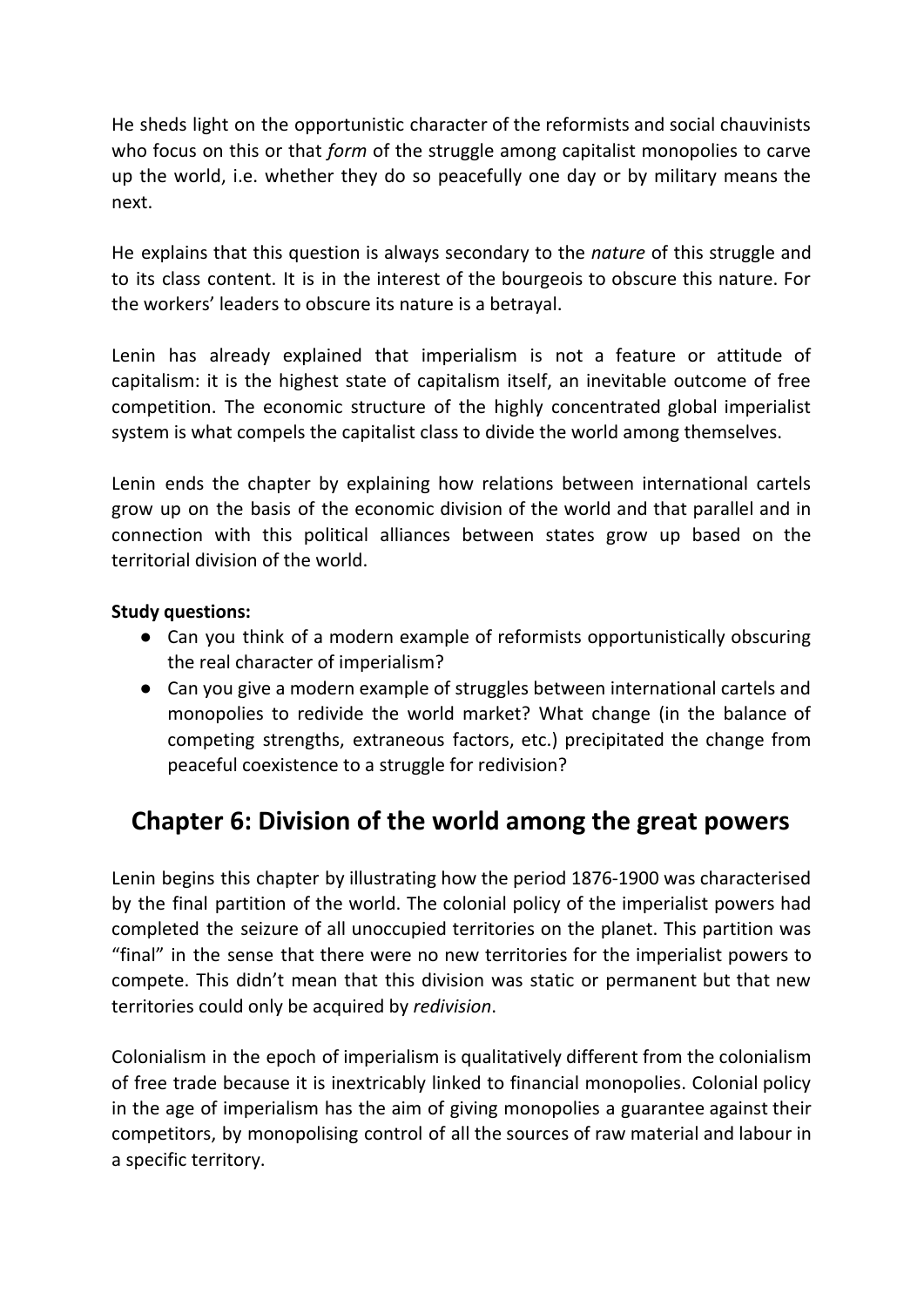However, there were massive imbalances in the division of the world. In the late 19th Century countries like Britain and France took the lion's share of colonial possessions. Germany in particular arrived late on the scene. But now the old capitalist powers, Britain and France, were stagnating whilst newer powers like Germany, the US and Japan were growing very rapidly. Finally you also had a country like Russia, where imperialism existed in the same economic system as pre-capitalist property relations, in an excellent example of combined and uneven development.

Lenin explains that there is a contradiction here: the countries with the fastest pace of economic and technological development are not necessarily the ones with the most colonies. This contradiction can only be solved through war for redivision between these powers.

### **Study questions:**

- What is the difference between a colony and a semi-colony, in Lenin's description? Can you think of a modern country that could be considered a semi-colony?
- In this chapter the notorious imperialist and diamond magnate, Cecil Rhodes, says, "If you want to avoid civil war, you must become imperialists." What does he mean by this? Why does Lenin describe Rhodes as a "somewhat more honest social-chauvinist"?
- Can you think of other examples where a changing balance of forces has posed the question of a redivision of colonies or "spheres of influence"?

# **Chapter 7: Imperialism as a special stage of capitalism**

In this chapter, Lenin once again polemicises against Kautsky and his conception of imperialism. Lenin summarises his own analysis, by tying together the threads of what he has discussed so far. He outlines the basic features of imperialism: the concentration of production and capital, leading to the formation of monopolies; the merging of bank capital and industrial capital; the export of capital, which acquires a distinct character from the export of commodities; and the formation of international monopolies.

By emphasising that the features of imperialism are essentially products of the development of capitalism itself, Lenin contrasts his analysis with that of Kautsky. For Kautsky, imperialism was not a stage of capitalist development but rather a *policy* pursued by the capitalists.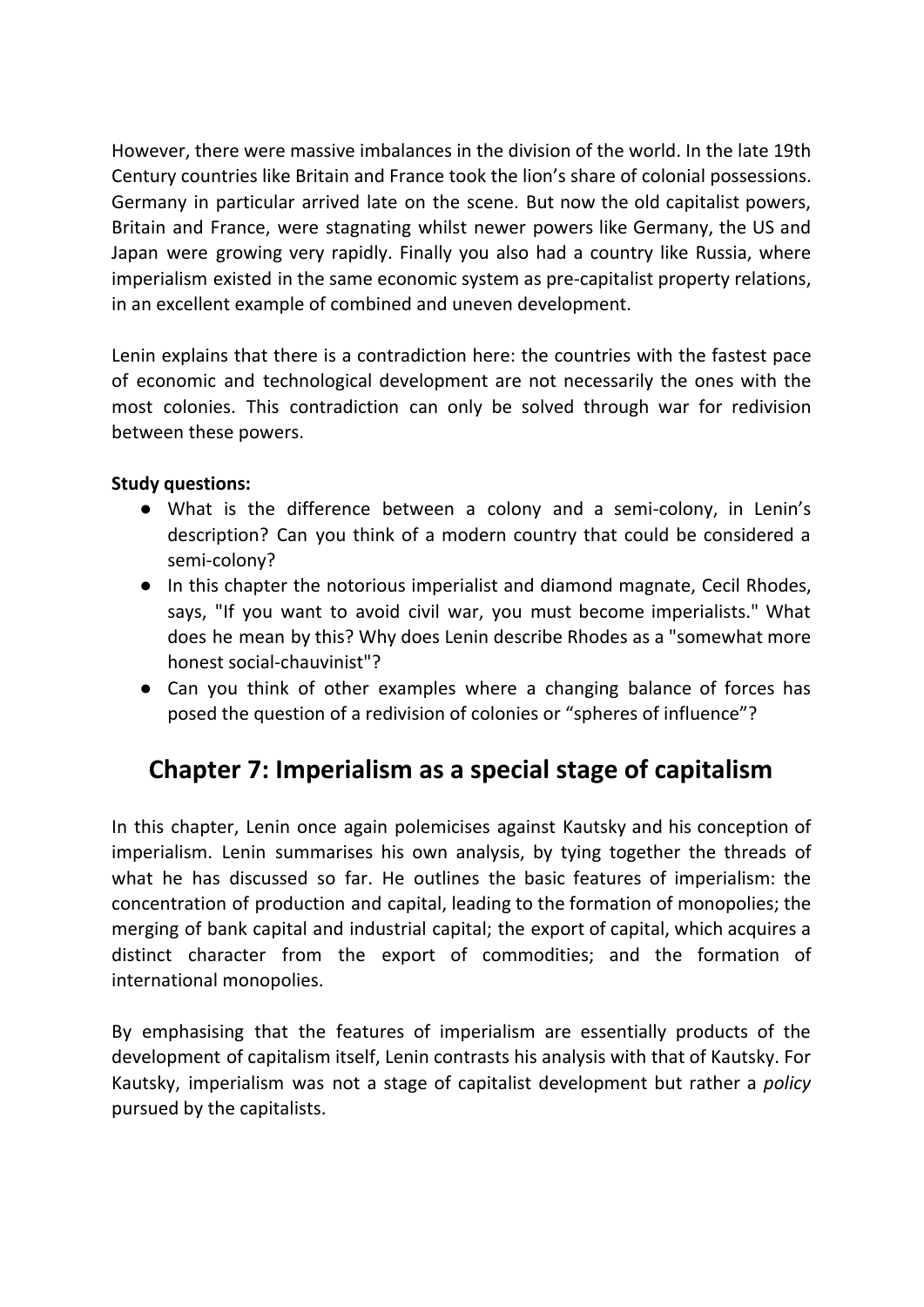Kautsky was trying to separate the political dimension of imperialism (wars, occupations, annexations, etc.) from its fundamental economic basis. The conclusion of this type of thinking is that, since imperialism is only one type of policy in present-day capitalism, other, more peaceful ones are possible. Ultimately, this opens the door for reformist ideas because it does not rule out the possibility of a different kind of bourgeois politics on the same material basis.

Finally, Lenin proceeds to attack Kautsky's "ultra-imperialism", which consisted of the idea that the dominance of international cartels would lessen the unevenness and contradictions inherent in world capitalism. Lenin has already explained that the apparent truce between cartels can be subject to change and redivision; but in this chapter he goes further and shows that finance capital and trusts actually *increase* the unevenness in the rate of growth between different parts of the world economy. For example, in the lead-up to WWI Germany was growing at a faster rate than Britain but Britain still had more colonies. These types of contradictions, Lenin explains, will lead to wars between the imperialist powers.

### **Study questions:**

- Can you think of contemporary reformist ideas/policies on imperialism that echo Kautsky's thinking?
- Kautsky claims that imperialism represents a striving by industrial capitalist nations to annex agrarian territory. Lenin explains in this chapter that this is wrong. Why?

# **Chapter 8: Parasitism & Decay of Capitalism**

Lenin explains that an important aspect of imperialism is the increasing "parasitism" of a stratum of the population in the advanced imperialist nations. The export of capital, a key feature of imperialism, takes place in part because finance capital cannot find sufficient scope for *profitable* investment in the limits of the imperialist nation. The export of capital meanwhile allows an entire section of the population to live at the expense of the dividends drawn from these massive investments abroad.

Lenin uses the example of Britain throughout this chapter. Despite the fact that Britain was the biggest exporting nation in the world, Lenin showed that it derived five times more income from dividends, interest etc. than profits made on foreign trade.

Furthermore, imperialism is also characterised by tendencies to stagnation and decay. This is caused by the monopolies' stranglehold on the economy: this tendency can gain the upper hand for periods at a time and monopoly prices will eliminate the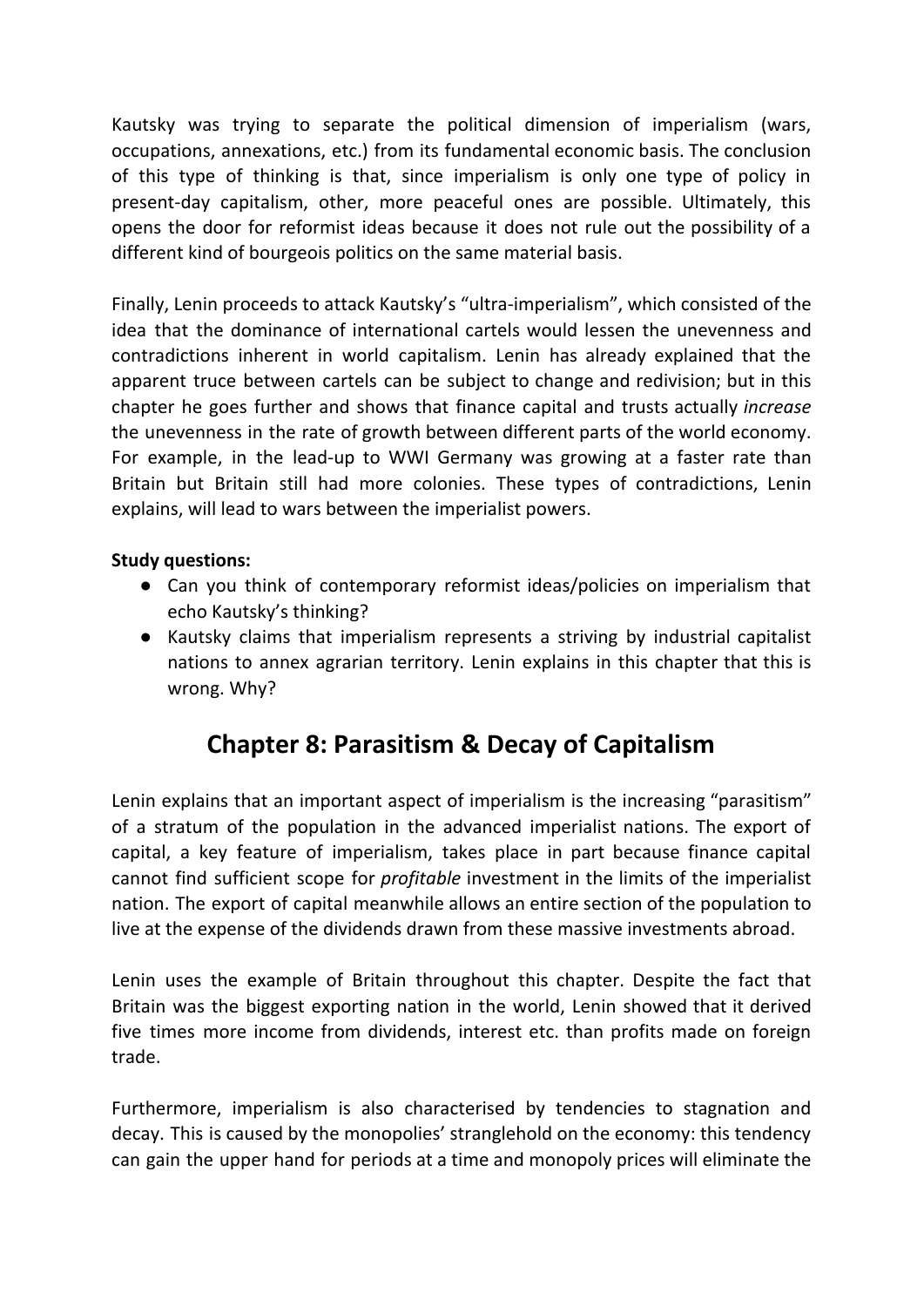incentive to invest in technological improvement. Secondly, the conversion of the bourgeois into a class of rentiers increasingly divorces them from the process of production.

These features of imperialism that Lenin sums up have important consequences for the socialist movement. The large monopoly profits of a few very rich countries are used to bribe an upper layer of the working class, thereby strengthening opportunist tendencies in the labour movement as this upper stratum is divorced from the mass of the working class and its needs.

### **Study questions:**

- Considering capitalism today, where do we see confirmation of:
	- its parasitism, and
	- the fact that it is a system in decay?
- Why do the above mentioned features of capitalism in its imperialist phase mean that:
	- Opportunism cannot *completely* triumph in the workers' movement as it did in Britain in the late-19th Century?
	- Opportunism completely merges with bourgeois policy to become "social chauvinism"?

# **Chapter 9: Critique of Imperialism**

In this chapter, Lenin sums up the attitudes of different classes towards imperialism. The propertied classes, he says, have gone over completely to the side of imperialism and the most bourgeois commentators can do is to cloak their defence of imperialism in meagre calls to reform it in order to curb its most violent aspects.

Due to the pressures on small businesses created by the domination of the financial oligarchy and the relative elimination of competition, there developed a petit-bourgeois democratic opposition to imperialism in many advanced countries at the beginning of the twentieth century. This position contrasts "freedom", "democracy", "competition" as alternatives to the existing features of the imperialist epoch: this type of idealist thinking once again sees imperialism as a policy rather than a stage in the development of capitalism.

Lenin explains that it is not the task of the workers' movement to oppose imperialism by defending a hypothetical return to a bygone era of competition and free trade. This would be impossible in any case, as monopolies themselves arise from growth and concentration of production and capital in the era of free competition. Marxists should be clear that the only alternative to imperialism is socialism. We don't want a